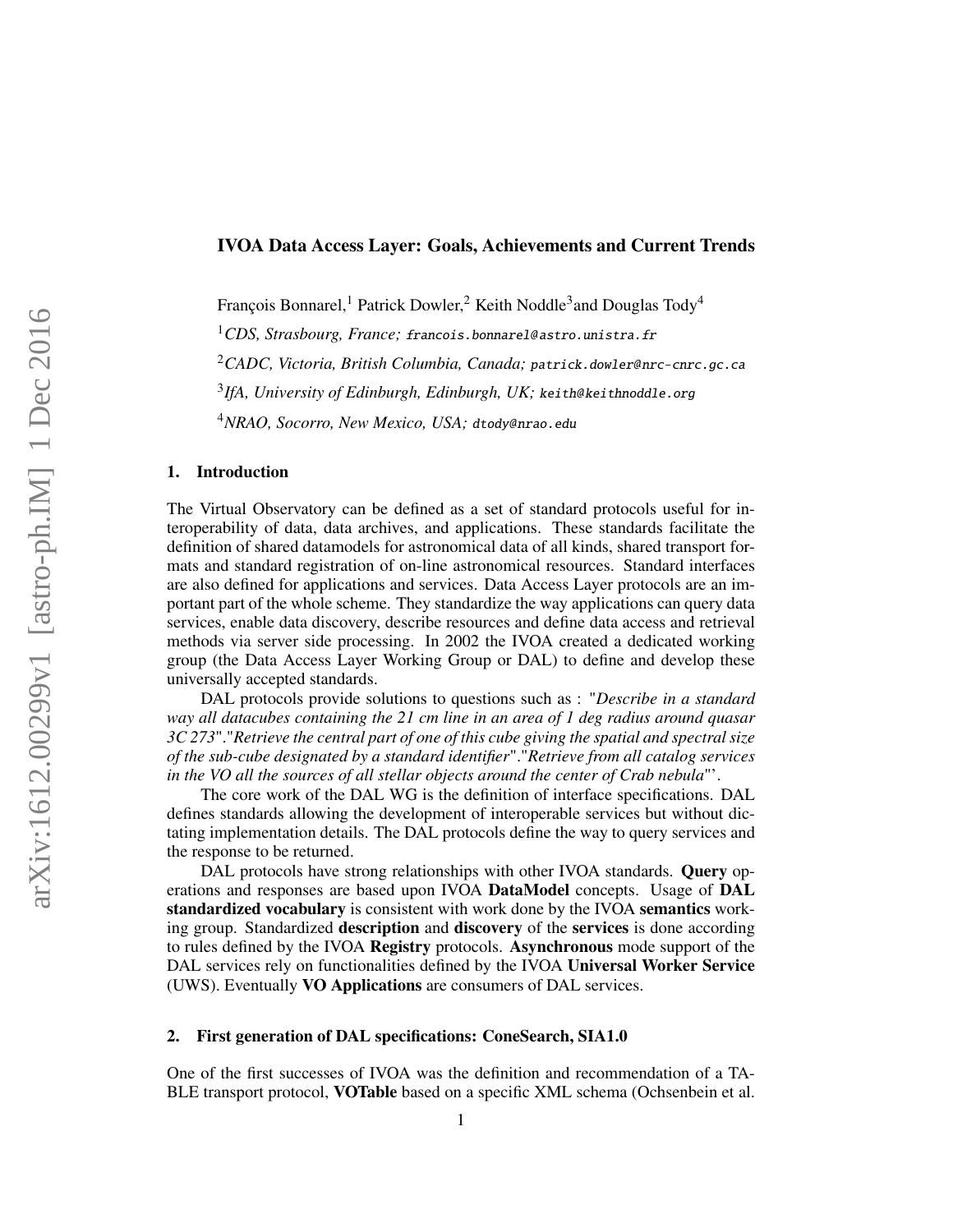[\(2011\)](#page-3-0)). Early DAL protocols were HTTP GET services with predefined input parameters and a specific output TABLE. ConeSearch ( [Williams et al.](#page-3-1) [\(2011\)](#page-3-1) ) standardized "region of interest" (ROI) constraints for catalog of sources, whilst SIA1.0 [\(Tody](#page-3-2) [et al.](#page-3-2) [\(2011\)](#page-3-2) ) was devoted to discovery and retrieval of images and cubes. The Query phase used ROI constraints like ConeSearch, plus additional constraints. The VOTable response describes the images and cubes in a standard way. An implicit image data model (based upon the FITS standard) underlies this image description. Virtual data generation (cutouts and mosaics) are also possible as well as image retrieval. While quite successful and simple to implement and use (11785 ConeSearch services and 195 SIA1.0 services are available from the IVOA registry as of October 2015) this first generation of standards predates modern IVOA standards and is in the process of being replaced by newer protocols based upon updated service semantics and datamodels.

# 3. 2nd generation protocols : TAP, ADQL, SSA and SLA

The Astronomical community makes large use of measurements stored in catalogs. Catalogs are searched, exchanged, cross-identified and plotted in various ways to make science. The relational model is well suited to describing attributes and relationships between the tables. Relational DBMS implement this model in various ways. The goal of the IVOA is to offer an interoperable common distant interface to services of tables and catalogs implemented in various relational DBMS. A first and unsuccessful attempt was made with Skynode using the VOQL query language. The TAP protocol [\(Dowler](#page-3-3) [et al.](#page-3-3) [\(2011\)](#page-3-3)) offers this functionality by exposing the database schema in a standardized way with TAP\_SCHEMA and VOSI-tables description. It exposes the metadata of the tables provided by the service (table and column names, units, datatypes and extended types, IVOA Uniform Content Descriptor and Universal Types). Queries can be synchronous or asynchronous. Asynchronous queries rely on the IVOA UWS architecture ( [Harrison & Rixon](#page-3-4) [\(2011\)](#page-3-4)). TAP queries can be expressed in different languages in principle, but most of the TAP services exclusively use the mandatory Astronomical Data Query Language (ADQL - [Ortiz et al.](#page-3-5) [\(2011\)](#page-3-5)) which is an extension of SQL enriched by astronomy specific features for client requests. There are 35 TAP services in the IVOA registry at the current date of October 2015.

Spectra and "Spectral Energy Distribution" are specific kind of datasets very common in Astronomy. They occur each time the spatially integrated light emission of astronomical sources is spectrally analyzed and differentiated. The IVOA is driven by scientific imperatives to deliver standardized ways to exchange spectra. The Data model Working group delivered the Spectrum Data Model [\(McDowell et al.](#page-3-6) [\(2012\)](#page-3-6)), an abstract and exhaustive description of measurements and metadata within a spectrum which can be serialized in several ways. The Spectrum Data Model reuses some parts of the STC Data Model [\(Rots](#page-3-7) [\(2011\)](#page-3-7) ) and of the Characterization Data Model [\(Louys et al.](#page-3-8) [\(2011b\)](#page-3-8)). Simple Spectral Access protocol (SSA - [Tody et al.](#page-3-9) [\(2012\)](#page-3-9)) uses standard query parameters to constrain all axes of the data as well as more specific features of the spectrum model. The response is an organized VOTable where GROUPS are mapped from the Spectrum data model packages and where the Table elements are tagged as model attributes using the utype attribute. SSA protocol includes virtual data generation by server-side processing based on a "best match to query parameters" delivery strategy.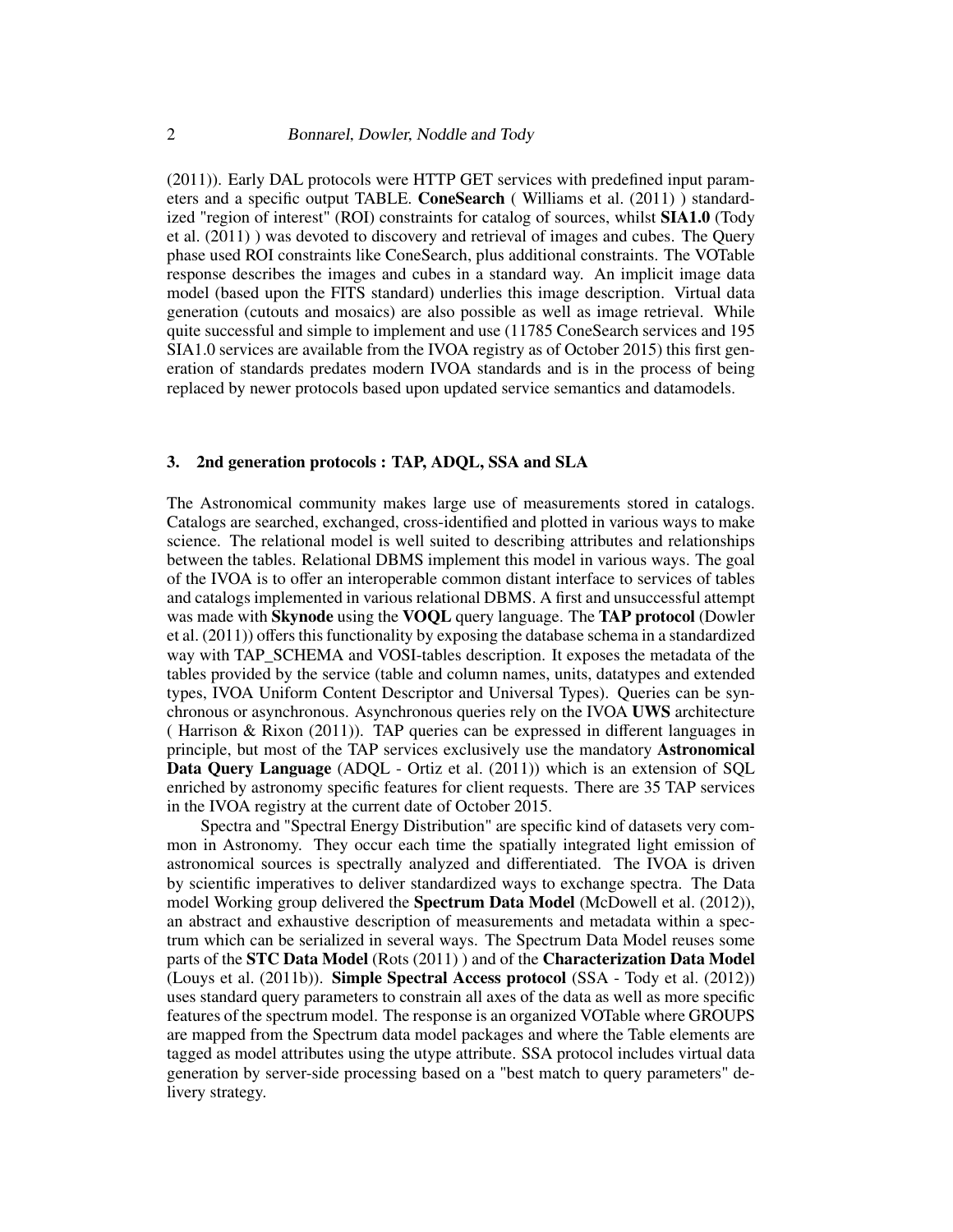The Simple Line Access (SLA - [Salgado et al.](#page-3-10) [\(2011\)](#page-3-10) ) protocol allows retrieval of spectral lines as VOTABLE serializations of the Simple Spectral Line Data Model. This standard follows the same principles as SSA.

# 4. Recent or current developments of new protocols driven by new science needs

Recently the avalanche of terabytes of new astronomical data produced by current or planned survey projects in all wavelengths reinforced the need for developing protocols to discover, describe and access all kind of datasets more efficiently.

A TAP technology based upon a generic dataset observation-summary metadata model called ObsCore lead to the emergence of ObsTAP services [\(Louys et al.](#page-3-11) [\(2011a\)](#page-3-11) ), allowing the discovery of observational datasets of all kinds: raw or calibrated images, cubes, spectra, event lists, etc...

In parallel the IVOA Committee of Science Priorities encouraged the Working group to provide more specific protocols adapted to multidimensional data as new large observational projects urgently need to provide open access and interoperability for cross-correlation of their data. In this context, DataLink [\(Dowler et al.](#page-3-12) [\(2015\)](#page-3-12) ) defines various methods and technologies to link on-line additional resources useful for better usage to known or already discovered datasets. SIAV2.0 is a parameterised query (PQL) adapted to multidimensional data of the ObsCore 1.1 data model for simple data discovery. AccessData is driving server-side processing for extracting information from the datasets. Intended applications are cutout, filtering, re-sampling or re-gridding and combination of several datasets. IVOA DAL manages a large number of protocols implemented in many services. Many of the questions faced in developing these protocols are common questions, such as Query global syntax, management of valid and error queries, format of the responses, management of synchronous or asynchronous modes, availability or capability auto-description. The common patterns and features have been extracted into **Data Access Layer interface** (DALI - [Dowler et al.](#page-3-13) [\(2014\)](#page-3-13) ) specification for easy re-use and consistency.

## 5. Conclusion: Lessons learned, open questions

The use cases for accessing astronmical data are so disparate that it is infeasible to provide one single service protocol satisfying all the requirements and allowing all capabilities, hence the approach has been to define distinct but consistent protocols for the different classes of data. A complete solution will only be achieved when all current protocols are realised. In this context DALI helps to federate development of such combined services. However two branches of protocols have existed for several years and will still coexist and "collaborate" in the future. Relational-model protocols (TAP, ADQL, ObsTAP) allow the most complex queries and are well suited for generic discovery of astronomical datasets. However, they are complex to implement for data archives. At the same time object-model protocols historically called "simple" protocols (Cone Search, SIA version 1 and 2, SSA, SLA) are simpler and more flexible to implement and can be more user friendly. However they require a solid and well defined underlying data model for each class of astronomical data. The discovery and data access (e.g., AccessData) protocols currently being implemented will be integrated to provide capabilities ranging from discovery to advanced data access via virtual data